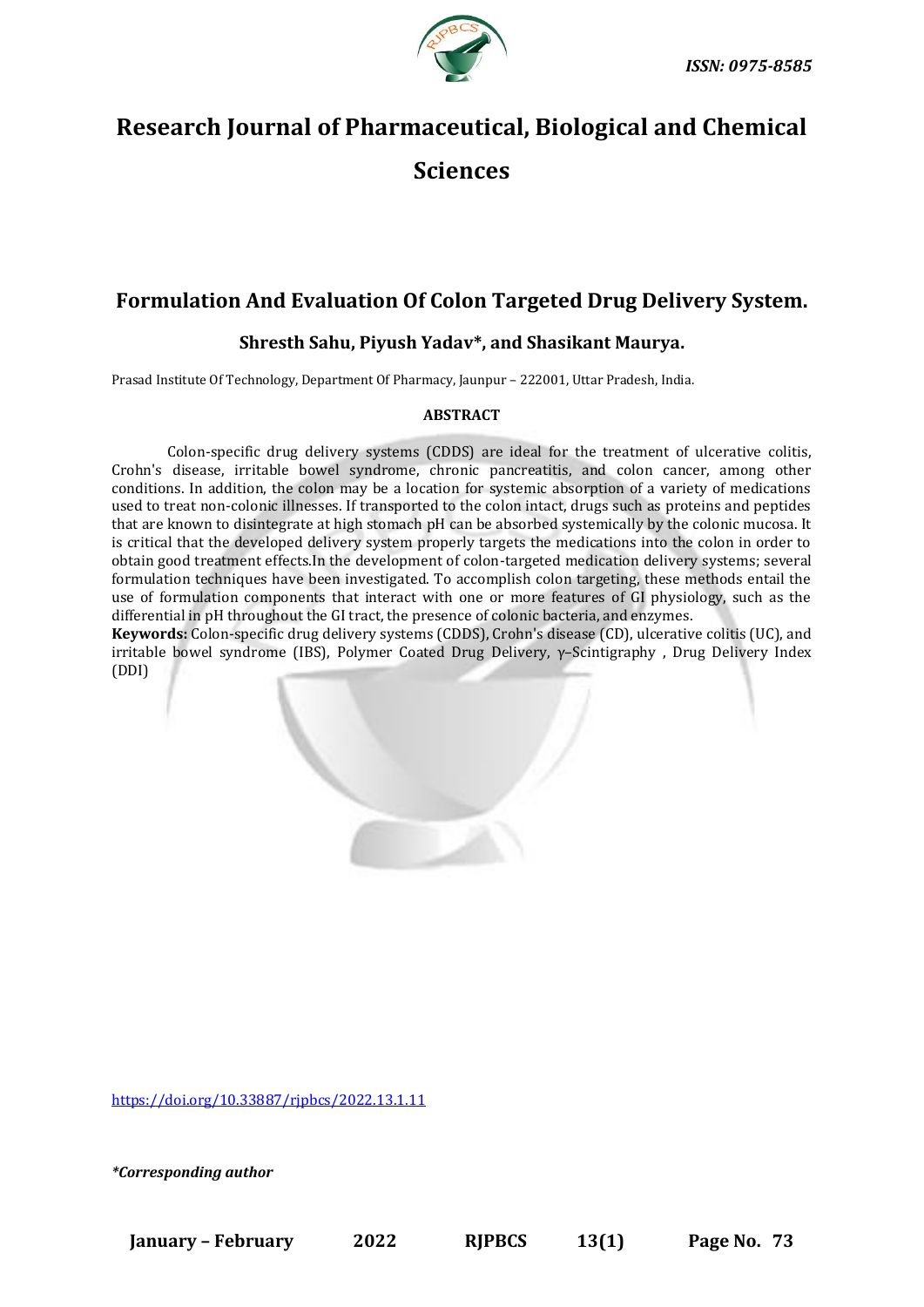

#### **INTRODUCTION**

Due to its potential to enhance treatment of local disorders affecting the colon while avoiding systemic adverse effects, colon-targeted medication delivery has been the subject of several investigations in recent years. Crohn's disease (CD), ulcerative colitis (UC), and irritable bowel syndrome (IBS) are some of the diseases that affect the colon. Sulfasalazine, dexamethasone, hydrocortisone, metronidazole, prednisolone, and other medications are commonly used to treat these conditions [1].The colon is believed to be a suitable site for absorption of peptides and proteinous drugs for following reasons: (i) Less diversity and strength of digestive enzymes. (ii) The proteolytic activity of colon mucosa is comparatively very less than that of small intestine, thus CDDS protects peptide drugs from hydrolysis and enzymatic degradationn in the duodenum and jejunum. The release of drug molecules in the ileum or colon leads to greater systemic bioavailability. (iii) Thecolon has a long residence time and is extremely responsive towards absorption enhancers [2].

**General consideration before formulation of drug for Colon Targeted Drug Delivery System:** before formulating colon targeted drugs one has to consider following points:

**Anatomical/Physiological Consideration:** The colon (ascending, transverse, and descending) is formed by the human large intestine, with a little distal portion constituting the rectum. The colon is 2–3 inches in diameter, with a mucus-lined lumen. The colon's physiology is distinct from that of other parts of the gastrointestinal tract (GIT). Furthermore, the ascending, transverse, descending, and sigmoidal colons have different physiology and physical features of the colonic contents. Furthermore, the flow of food and dosage forms across the colon varies, which might pose a problem in the development of colonic medication delivery systems [3].

**Intestinal-Colonic Transit Time:** The intestinal-colonic transit time plays an important role in the performance of CDDS and the colonic bioavailability of drugs. The transit times are also influenced by colonic disease states. Patients with Ulcerative colitis are known to have shorter colonic times ( $\sim$ 24 h) compared to healthy subjects  $({\sim}52 \text{ h})$  . Similarly, patients with Inflammatory Bowel disesease (IBD), the orocecal transit time was delayed. The transit of dosage forms generally depends on the time of administration, presence/absence of food, and the type of dosage form [4].

**Colonic Fluid Volume:** The typical human food intake is about 1.5 kg per day, with the majority of that being undigested proteins, carbs, and lipids. The bacteria enzymes in the colon may use these dietary components as a substrate. The colon has a high water-absorbing capacity, absorbing up to 90% of the water that enters it. The amount of colonic fluid is estimated to be between 1 and 44 ml, with an average value of around 13 ml [5, 6].

**Viscosity of Colonic Luminal Contents:** The viscosity of colonic luminal contents is greater than upper GIT contents due to a larger water-absorbing capacity, posing a difficulty for CDDS disintegration. Furthermore, when the contents go from the ascending to the descending colon, the viscosity of the contents rises, resulting in decreased medication solubility and mucosal absorption. The drug's penetration into the disease-causing bacteria in the colon is also influenced by its viscosity. The viscosity of colonic contents has been proven to affect the movement of bacteria in the colon [7, 8].

**Colonic pH:** The pH varies significantly between different regions of the GIT. For example, the pH of gastrointestinal contents can be as low as 1 to 2 in the stomach and rise to 7.5 in the distal small intestine [9]. The pH then declines from the end of the small intestine to the colon and gradually increases once again in the colon [10]. The pH of the colon may be influenced by a carbohydrate rich diet. This is due to the fermentation of polysaccharides by colonic bacteria and subsequent formation of short chain fatty acids. Similarly, polysaccharide-based drugs may also alter colonic pH. Laxative drugs like lactulose are known to be fermented by colonic bacteria to produce lactic acid and reduce colonic pH. Gastrointestinal disease states such as UC have also been found to influence the colonic pH. The pH of the colon affects the pharmacokinetic and pharmacodynamic behavior of a CDDS by influencing the solubility of drugs in the colonic fluid. Moreover, if one or more components of the dosage form are pH-sensitive, for example, a pH-sensitive coating membrane, the effect of colonic pH is even more pronounced on the drug release[11-13].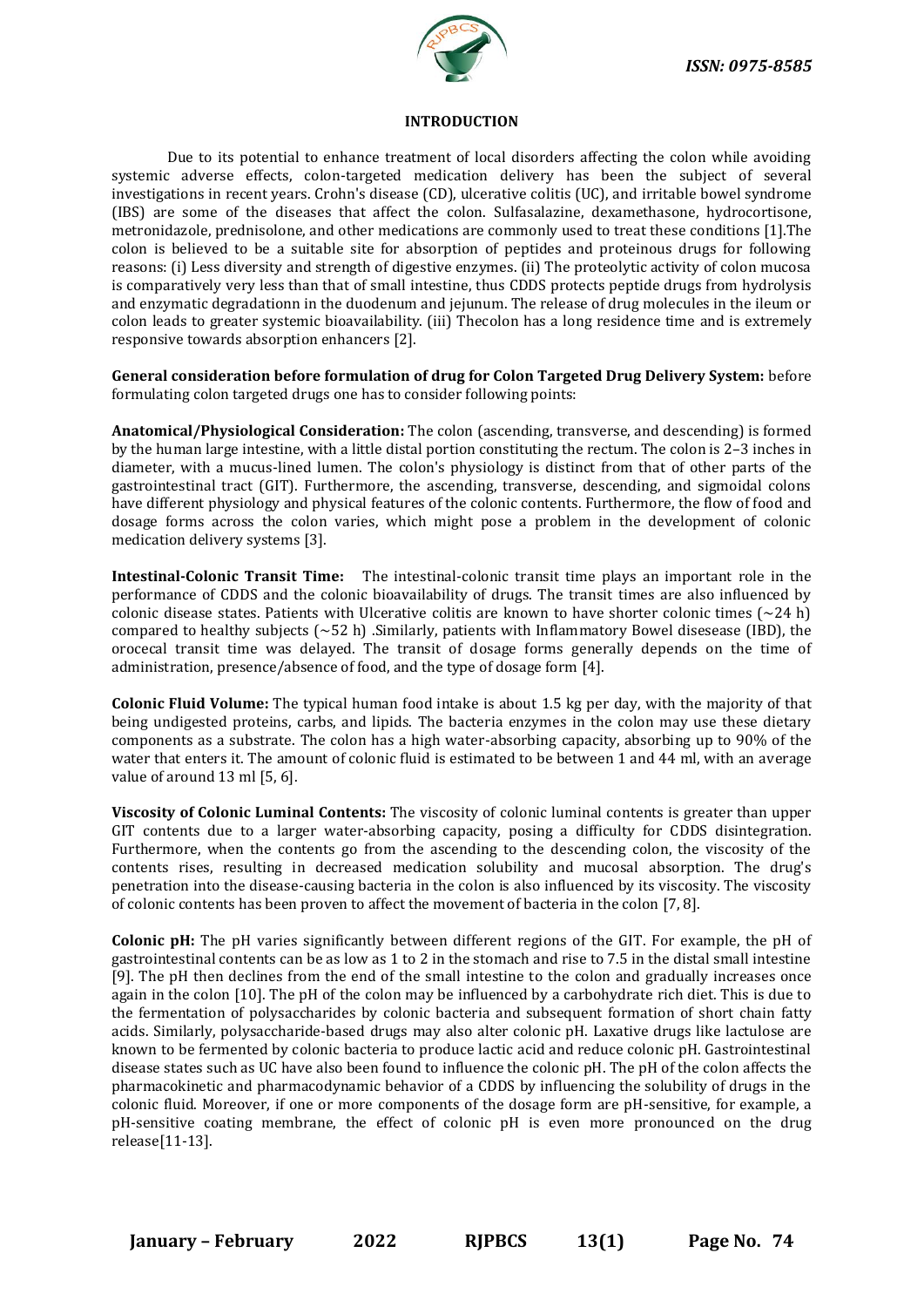

**Colonic Enzymes and Metabolism:** Over 400 distinct species of aerobic and anaerobic microbes, such as Escherichia coli and Clostridium species have been found in the colon. Several hydrolytic and reductive metabolising enzymes are found in these bacteria. The metabolism of xenobiotics (e.g., pharmaceuticals) and other biomolecules (e.g., bile acid), as well as the deactivation of toxic metabolites and carbohydrate and protein fermentation, are all catalysed by colonic enzymes. Polysaccharides including chitosan, guar gum, pectin, and others are often included in colon-targeted dosage forms as rate-controlling components.

#### **Formulation Approaches For Formulation Of Drug For Colon Targeted Drug Delivery**

**pH Sensitive Polymer Coated Drug Delivery to the Colon:** During fasting, the pH in the stomach is between 1 and 2, but it rises after eating. The proximal small intestine has a pH of around 6.5, whereas the distal small intestine has a pH of about 7.5. The pH drops dramatically from the ileum to the colon. In the cecum, the pH is at 6.4. In healthy participants, however, pH levels as low as 5.7 have been reported in the ascending colon. The transverse colon has a pH of 6.6, whereas the descending colon has a pH of 7.0. The use of pH-dependent polymers is based on these pH variations.The polymers used in colon specific drug delivery that are pH sensitive are insoluble at low pH levels but become progressively soluble as pH rises. Although a pH-dependent polymer can protect a formulation in the stomach and proximal small intestine, it may disintegrate in the lower small intestine, resulting in poor site-specificity. The drop in pH from the small intestine to the colon can cause issues, such as long lag durations at the ileo-cecal junction or fast transit through the ascending colon, both of which can lead to poor site-specificity in enteric-coated single-unit formulations [14-16].



**Figure 1: pH Sensitive Polymer Coated Drug Delivery to the Colon [18].**

**Delayed (Time Controlled Release System) Release Drug Delivery to Colon**: Sustained or delayed release dose forms are examples of time controlled release systems (TCRS). However, colon arrival time of dose forms cannot be correctly anticipated in these systems due to possibly considerable variability in stomach emptying time of dosage forms in people, resulting in low colonical availability. By extending the lag period to around 5 to 6 hours, the dosage forms might be used as colon targeting dosage forms.

**Microbially Triggered Drug Delivery to Colon**: The microflora of the colon ranges from 1011 to 1012 CFU/mL [17], with anaerobic bacteria such as bacteroides bifidobacteria, eubacteria, clostridia, enterococci, enterobacteria, and ruminococcus being the most common. This large microflora meets its energy requirements by digesting a variety of substrates that have been left undigested in the small intestine, such as di- and tri-saccharides, polysaccharides, and other carbohydrates. .The microflora generates a wide range of enzymes for this fermentation, including glucoronidase, xylosidase,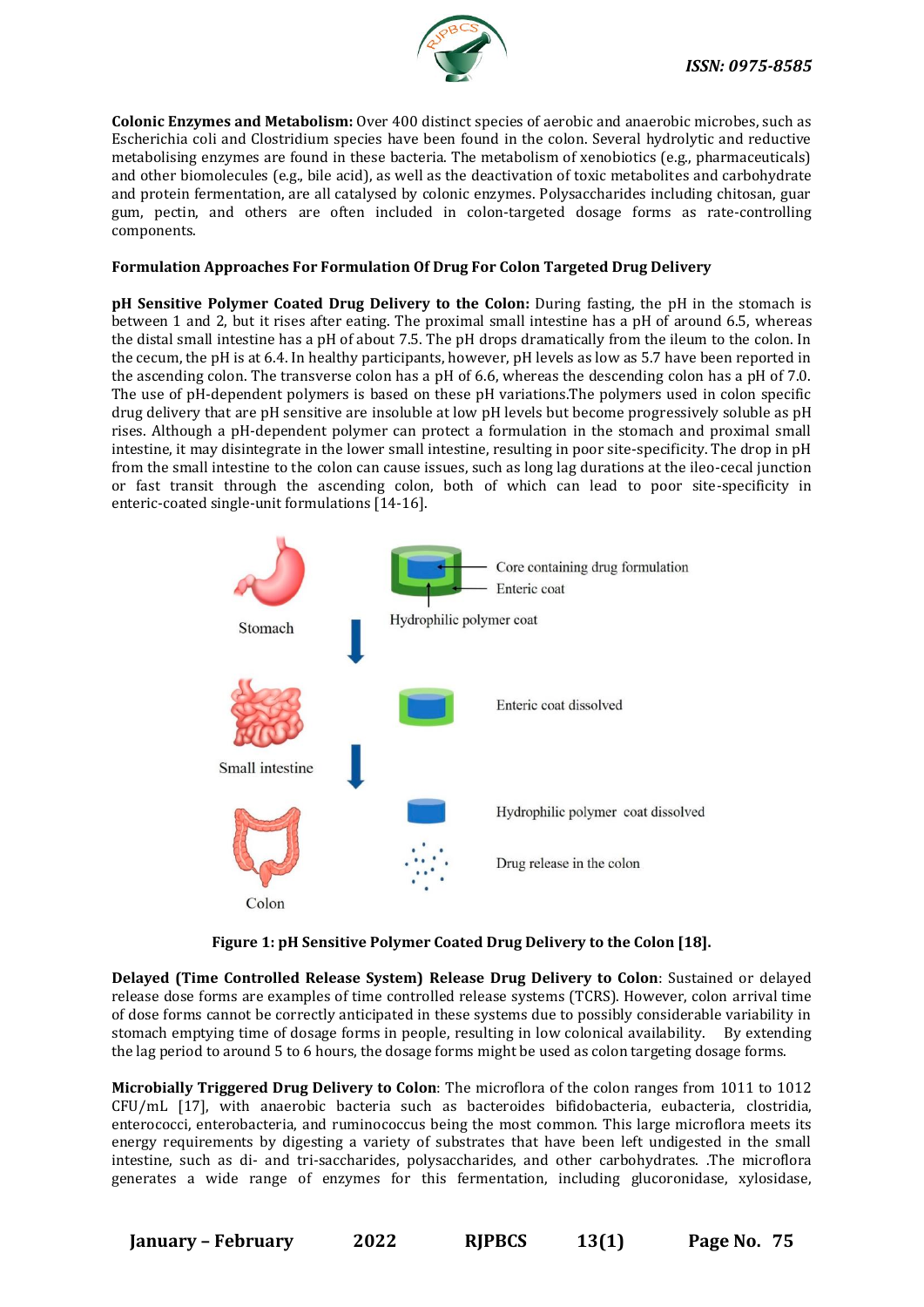

arabinosidase, galactosidase, nitroreductase, azareducatase, deaminase, and urea dehydroxylase.

**Prodrug approach:** The term "prodrug" refers to a drug that is inactive until it is converted or metabolised by the body. [17] A covalent bond is created between the medication and the carrier, allowing the drug to reach the colon without being absorbed from the upper section of the GIT. In comparison to the stomach and small intestine, medication release in the colon is induced by increased activity of particular enzymes**.**

| Prodrug types used in CDDS | <b>Examples</b>                                         |
|----------------------------|---------------------------------------------------------|
| Azo bond conjugate         | Sulfasalazine, sulphapyridine, flurbiprofen etc.        |
| Glucuronide conjugate      | Glucuronidase                                           |
| Cyclodextrin conjugates    | Ibuprofen prodrugs of α -, $\beta$ -and γ-Cyclodextrins |
| <b>Dextran conjugates</b>  | Dextran ester prodrugs of metronidazole,                |
|                            | Dextran ester prodrugs of dexamethasone and             |
|                            | methyl prednisolone.                                    |
| Amino-acid conjugates      | Non-essential amino acids such as tyrosine,             |
|                            | glycine, methionine and glutamic acid were              |
|                            | conjugated to Salicylic acid                            |

#### **Table 1: Types of Produgs used in CDDS**

**.5. Pressure controlled drug delivery system (PCDCS):** The colon is subjected to higher pressures than the small intestine as a result of peristalsis. Takaya et al. (1995) created pressure-controlled colon administration capsules made from an insoluble in water ethyl cellulose. In such systems, drug release happens as a result of the breakdown of a water-insoluble polymer in the colon lumen as a result of force per unit area. The most essential aspect in the formulation's breakdown is the thickness of the ethyl cellulose membrane. The mechanism seems to be influenced by capsule size and compactness as well. The viscosity of luminal material in the colon is greater than in the stomach due to water reabsorption from the colon [19, 20].

**Hydrogels:** The inclusion of pH-sensitive monomers as well as cross-linking agents in the hydrogel structure gives the expression colon specificity. As the pH of these hydrogels rises in the GIT, their swelling capacity rises as well, peaking at pH 7.4. The drug contained in the hydrogel is released as the hydrogen network degrades due to the breakage of cross-ties. They are made by cross-linking Nsubstituted (meth) acryl amides, N-tert-butylacrylamide, and acrylic acid with 4,4'-di (methacryloylamino) azobenzene, 4,4'-di (Nmethacryloyl-6-aminohexanoylamino) or



#### **Figure 2: Schematic representation of the mechanism of the hydrogel colon-targeted drug delivery system** [1].

**Microspheres:** For effective treatment of colorectal cancer, cross-linked guar gum microspheres carrying methotrexate were produced and described for their local release in the colon. Glutaraldehyde was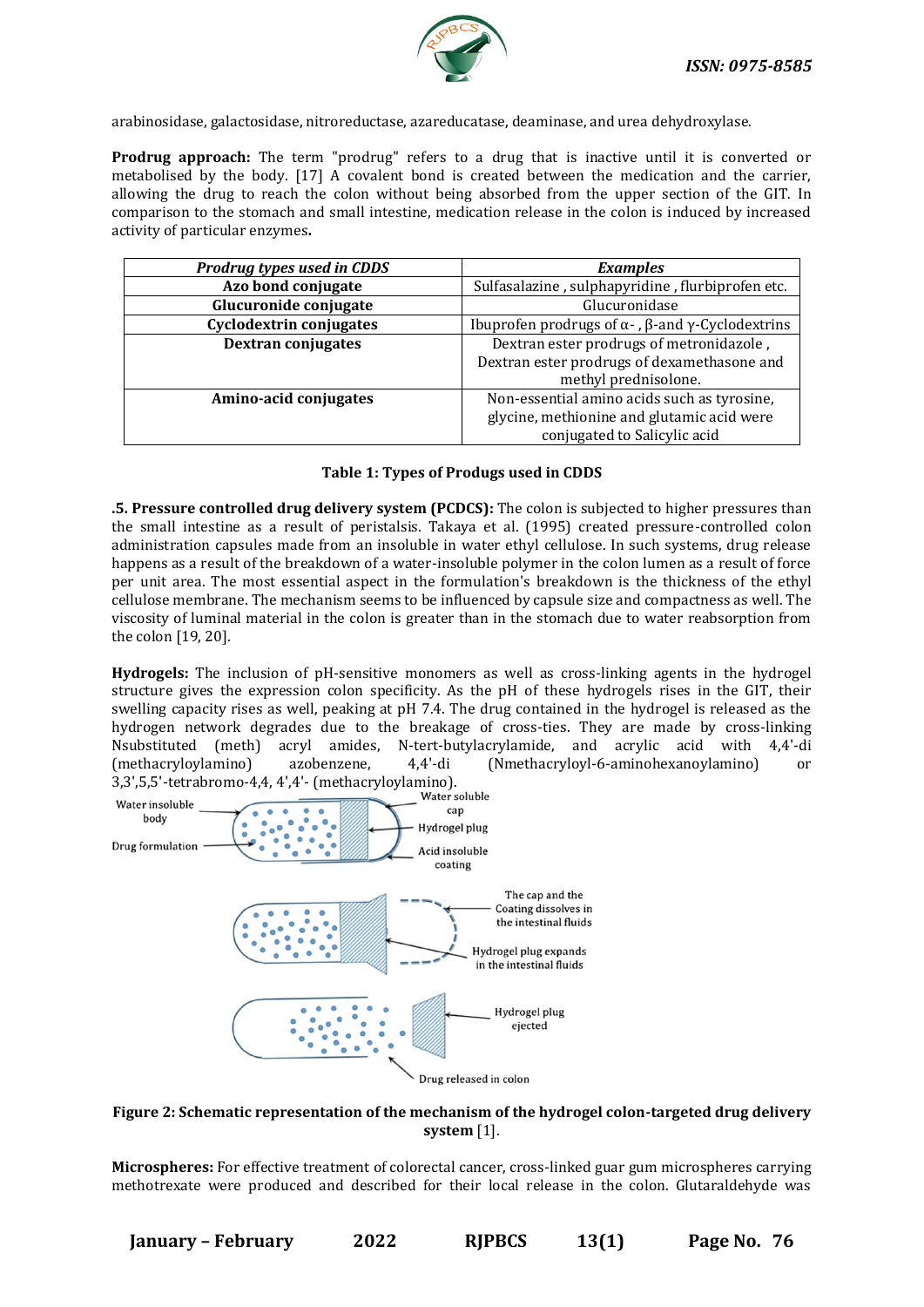

utilised as a cross-linking agent in this procedure, and guar gum microspheres were created via an emulsification process. According to in vitro and in vivo tests, methotrexate-laden cross-linked guar gum microspheres transported the majority of the loaded pharmaceuticals to the colon (79%) while regular drug suspensions only delivered 23% of their whole dosage to the target region.Colon-specific 5-fluorouracil microspheres have been produced and are used to treat colon cancer. Using a modified emulsification process in liquid paraffin and calcium chloride as a cross-linking agent, core microspheres of alginate were created. To inhibit drug release in the stomach and small intestine areas, the core microspheres were coated with Eudragit S-100 using a solvent evaporation process. The results showed that this approach has a lot of potential for delivering 5-fluorouracil to the colon [23].

**Nanoparticles:** Nanoparticles are predicted to be used as medication carriers in the administration of oral peptides. Polymeric nanoparticles offer the benefit of preserving protein and peptide medications from chemical and enzymatic breakdown in the GI tract, hence enhancing their stability and absorption across the intestinal epithelium, as well as preventing drug release. To generate polymeric nanoparticles, a variety of processes such as polymerization, nanoprecipitation, and inverse microemulsion can be used; however, most of these procedures involve the use of organic solvents, heat, and rapid agitation, whichmay be hazardous to peptide and protein therapeutics [24].

**Liposomes:** Liposomes are hydrated phospholipid-based bilayered closed vesicular structures. Because of their alternating hydrophilic and hydrophobic nature, liposomes may entrap molecules of various solubilities. However, the physicochemical makeup of the vesicle is linked to significant alteration or tailoring of the fundamental liposomal structure of hydrated phospholipid bilayer. Liposomes' adaptability is extremely valuable in a variety of applications; including radiography, cosmetology, and vaccineology.Liposomes ranging in size from 25 millimetres to several micrometres are often propagated in aqueous media. There are several nomenclatures for designating liposome subclasses based on vesicle manufacturing process or structural features. Liposomes are classified as large unilamellar vesicles (LUV), small unilamellar vesicles (SUV), and big multilamellar vesicles or multivesicular vesicles based on their size and number of lamellae. As liposomal nanocarriers for drug and antigen administration, SUVs with low particle sizes in the nm range are of interest [25].

**Evaluation Of CDDS**: Different methods of in vitro and in vivo release studies, which reveal the success rate of different designs of colon drug delivery systems, are used to evaluate drug release in the colonic area from different CDDS. Different assessment approaches are suggested depending on the manner of preparation. An effective colon-specific drug delivery system is one that maintains its integrity in the stomach and small intestine's physiological milieu while releasing the medication in the colon.

**In-vivo dissolution test**: Controlled-release formulations used for colon specific drug delivery are typically complicated to dissolve, and the dissolving methods outlined in the USP cannot adequately match in vivo circumstances like as pH, bacterial environment, and mixing forces. . CDDS dissolution tests can be performed using the traditional basket method. Dissolution studies of a colon-specific formulation in several fluids replicating pH values and times anticipated to occur at various places in the colon. There has been research on the gastrointestinal tract. The media that was picked pH 1.2, for example, was used to replicate gastric fluid, whereas pH 6.8 was used to represent stomach acid. pH 7.2 was used to replicate the jejunal portion of the small intestine section of the ileum CDDS capsules with an enteric coating have been developed In three buffers, a gradient dissolution research was conducted.The capsules were tested for two hours at pH 1.2 and subsequently for one hour at pH 4.0 pH 6.8 was reached, followed by pH 7.4 .

**In-vitro enzymatic test:** Incubate the carrier drug system in a fermenter with bacteria-friendly media (strectococcus faccium and B. Ovatus). The amount of medicine released at various intervals is calculated. Drug release studies are carried out in buffer media containing enzymes (ezypectinase, dextranase), or in the cecal contents of guinea pigs or rabbits. The quantity of medicine released in a given period is calculated, which is related to the rate of polymer carrier breakdown.

**In-vivo tests** [26, 27] : Dogs, guinea pigs, rats, and pigs are utilised to test medication transport to the colon since their anatomic and physiological circumstances, as well as the microorganisms of the human GIT, are similar. A relative model for colonic disorders should be considered while picking a model for evaluating a CDDS. Guinea pigs are a frequent experimental model for IBD. In the GIT of rats and rabbits, the distribution of azoreductase and glucouronidase activity is similar to that of humans. A unique paradigm has been presented for the quick evaluation of CDDS.The human foetal intestine is transplanted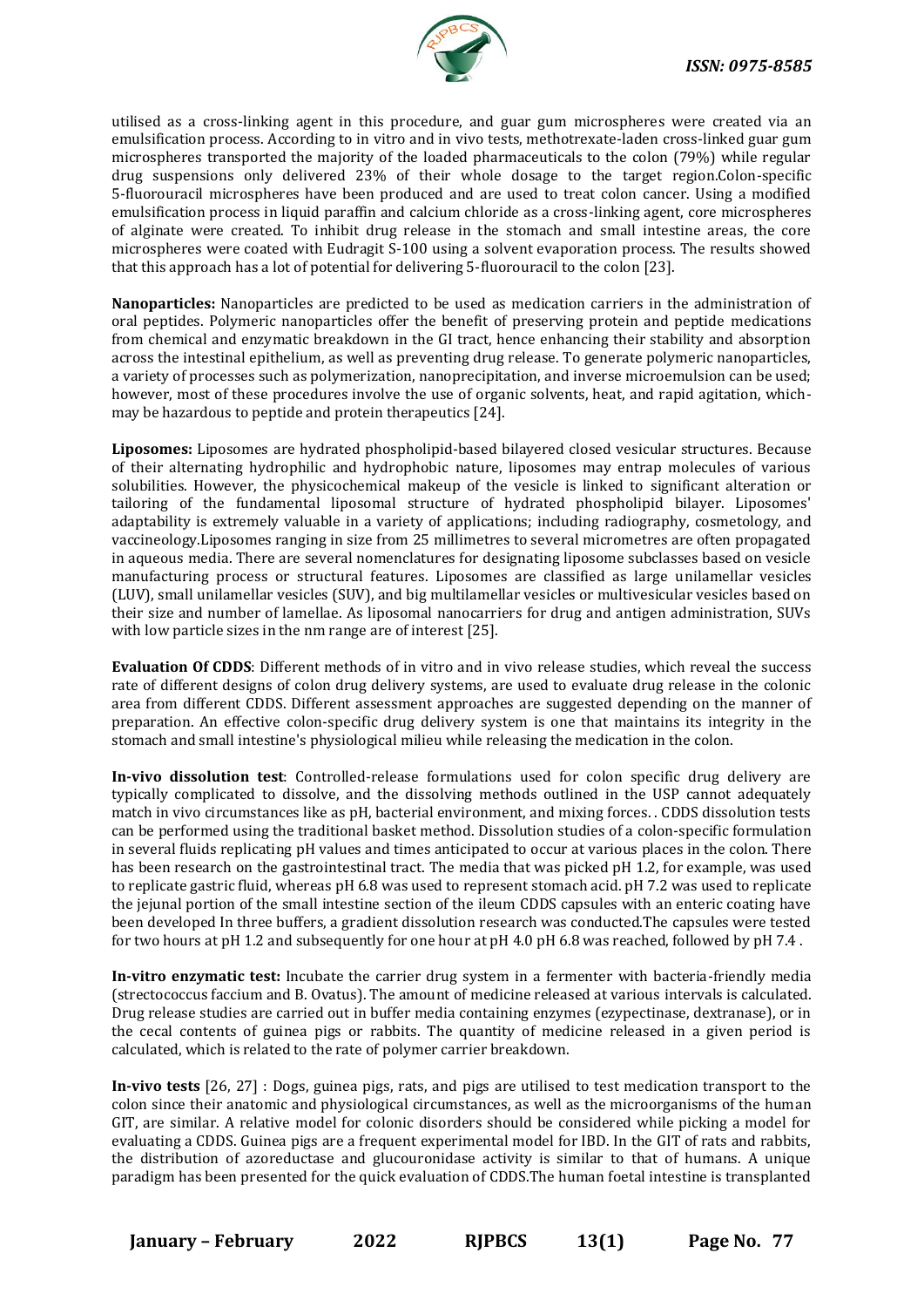

into a subcutaneous tullel on the back of thymic nude mice in this model, which bascularizes, develops, and is capable of establishing a mucosal immune system from the host within four weeks.

**Drug Delivery Index (DDI) and Clinical Evaluation of Colon Specific Drug Delivery Systems**: DDI is a calculated pharmacokinetic parameter, following single or multiple dose of oral colonic prodrugs. DDI is the relative ratio of RCE (Relative colonic tissue exposure to the drug) to RSC (Relative amount of drug in blood i.e. that is relative systemic exposal to the drug). High drug DDI value indicates better colon drug delivery. Absorption of drugs from the colon is monitored by colonoscopy and intubation. Currently, gamma scintigraphy and high frequency capsules are the most preferred techniques employed to evaluate colon drug delivery systems.

**γ–Scintigraphy**: With growing complexity in the design of novel drug delivery systems (including colon-specific delivery systems) and associated fabrication process, it is critical to understand the in vivo performance of those delivery systems and demonstrate that the system functions in vivo in accordance with the proposed rationale. In most cases, conventional pharmacokinetic evaluation may not generate sufficient information to elucidate the intended rationale of system design. γ-Scintigraphy is an imaging modality, which enables the in vivo performance of drug delivery systems to be visualized under normal physiological conditions in a non-invasive manner. Since first employed to investigate the functionality of tablets and capsules in vivo more than two decades ago . γ-scintigraphy has become an established technique and extensively used to monitor the performance of novel drug delivery systems within human GI tract. The underlying principles of γ-scintigraphy and its applications in pharmaceutical research and development are available in the literature. Through γ-scintigraphy imaging, the following information regarding the performance of a colon-specific delivery system within human GI tract can be obtained: the location as a function of time, the time and location of both initial and complete system disintegration, the extent of dispersion, the colon arrival time, stomach residence and small intestine transit times.

#### **CONCLUSION**

In recent years, the colon has emerged as the ideal target location for medication delivery in the gastrointestinal system. CDDS has significant therapeutic benefits for both systemic and local therapy. Prodrugs, pH, time-dependent systems, and microbially triggered drug delivery systems are four basic techniques for colon targeted drug delivery that have been proposed for CDDS. The first three methods are not suitable for CDDS. New CDDS techniques have been developed that are more specialised. Colon specificity is more likely to be obtained with methods that use natural materials that are destroyed by colonic bacterial enzymes.It was also determined that many testing methods are required to identify drug release and justify system objective for conducting in vitro evaluation of a colon specific drug delivery system. There are challenges for pharmaceutical scientists to train and validate a dissolution method that incorporates the physiological features of the colon and can even be used routinely in an industrial setting for the evaluation of CDDS, depending on the sophistication of colon-specific drug delivery systems and the uncertainty of current dissolution methods in establishing possible in vitro/in vivo correlation.

#### **REFERENCES**

- [1] S Amidon, J Brown and V Dave. AAPS Pharm Sci Tech 2015;16(4):731-741.
- [2] Ahmed S. Drug Dev Ind Pharm 2005;31:465-70
- [3] Coupe AJ, Davis SS, Wilding IR. Pharm Res 1991;8(3):360–4.
- [4] Hebden JM, Blackshaw PE, Perkins AC, Wilson CG, Spiller RC. Aliment Pharmacol Ther. 2000;14(2):155–61.
- [5] Christl SU, Scheppach W. Scand J Gastroenterol Suppl 1997;222:20–4.
- [6] Sandle GI. Gut 1998;43(2):294–9.
- [7] Shameem M, Katori N, Aoyagi N, Kojima S. Pharm Res 1995;12(7):1049–54.
- [8] Pijper A, Discombe G. J Pathol Bacteriol 1946;58(3):325–42.
- [9] Evans DF, Pye G, Bramley R, Clark AG, Dyson TJ, Hardcastle JD. Gut 1988;29(8):1035–41.
- [10] Fallingborg J, Christensen LA, Ingeman-Nielsen M, Jacobsen BA, Abildgaard K, Rasmussen HH. Aliment Pharmacol Ther 1989;3(6):605–13.
- [11] Macfarlane GT, Gibson GR, Cummings JH. J Appl Bacteriol 1992;72(1):57–64.
- [12] Bown RL, Gibson JA, Sladen GE, Hicks B, Dawson AM. Gut 1974;15(12):999–1004.
- [13] Nugent SG, Kumar D, Rampton DS, Evans DF. Gut 2001;48(4):571–7.
- [14] Bussemer T, Otto I, Bodmeier R. Crit Rev Ther Drug Carrier Syst 2001;18(5):433-458.